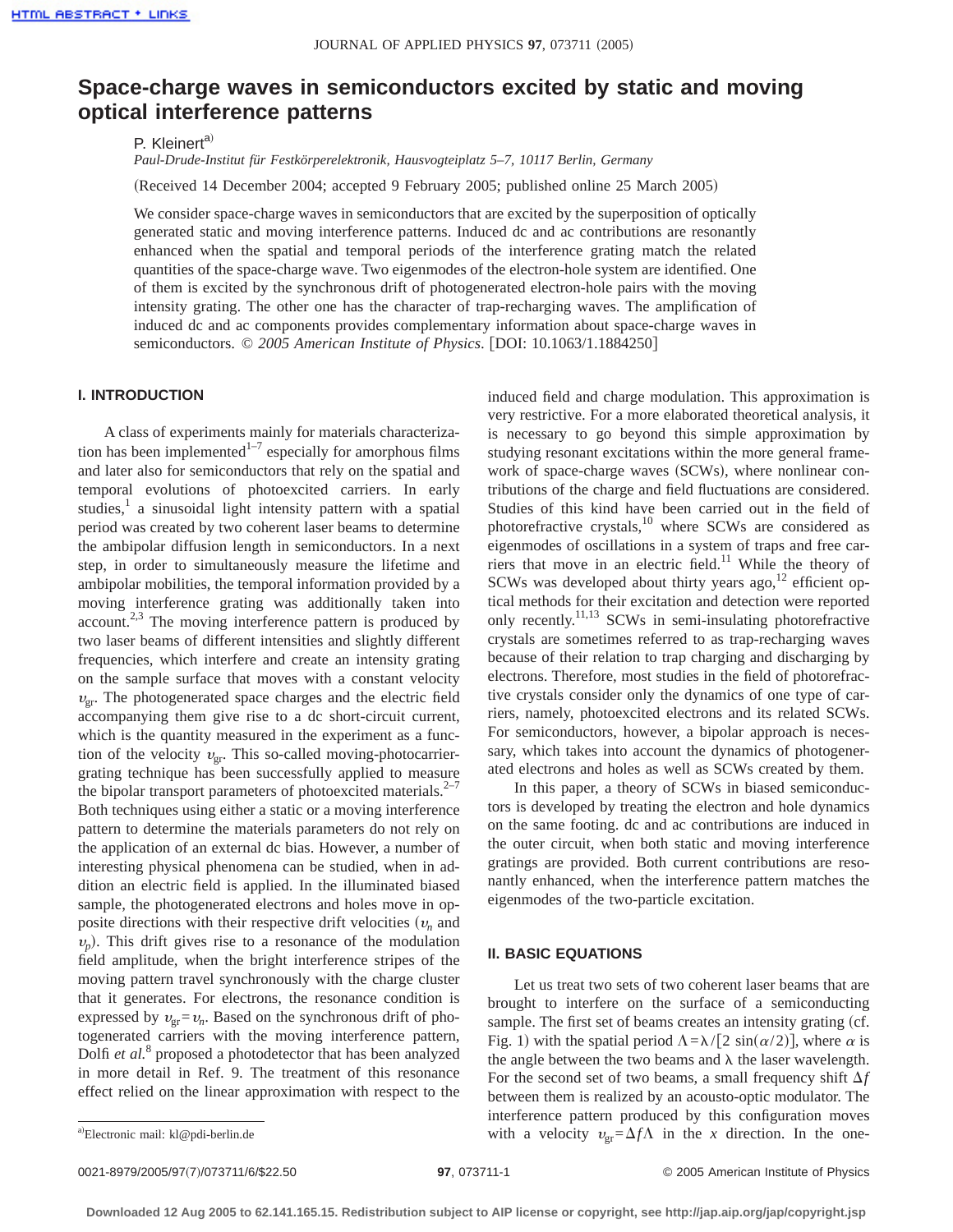

FIG. 1. A biased semiconductor with ohmic contacts separated by the distance *L* is illuminated with two pairs of coherent laser beams, impinging under an angle  $\alpha$ . Two beams with frequency  $f_0$  and intensities  $I_1$  and  $I_2$ generate a static intensity grating. In addition, there are two beams with a frequency difference  $\Delta f$ , which produce a grating that moves with the velocity  $v_{\text{gr}}$ . Photogenerated electrons and holes move in opposite directions with their respective drift velocities  $v_n$  and  $v_p$ .  $R_L$  and  $U_0$  denote the load resistor and the voltage source, respectively.

dimensional approximation, the static and moving interference patterns lead to a generation rate for electrons and holes given by

$$
g(x,t) = g_0 + g_s \cos(K_g x) + g_m \cos(K_g x - \Omega t),
$$
 (1)

which consists of a homogeneous part  $g_0$  and two modulated contributions.  $g_s$  and  $g_m$  denote the generation rates of the static and moving interference patterns, respectively. The grating has the wave vector  $K_g = 2\pi/\Lambda$ , and the frequency  $\Omega$ is expressed by  $v_{\text{gr}}$  via  $\Omega = K_g v_{\text{gr}}$ . We consider an intrinsic semiconductor, where the carrier concentration in the dark is negligible compared to the photocarrier densities, and focus on the small modulation regime, when the intensities of each pair of laser beams remarkably differ from each other so that  $g_s$  and  $g_m \ll g_0$ . The modulated generation rate  $g(x, t)$  induces electron and hole distributions  $n(x,t)$  and  $p(x,t)$  that exhibit the same spatial and temporal periodicities as  $g(x,t)$ . The dynamics of photogenerated electrons and holes is treated by continuity equations, which take into account the inhomogeneous generation rate as well as the diffusion, drift, and recombination of carriers that accompany the generation. The continuity equations

$$
\frac{\partial n(x,t)}{\partial t} = \frac{1}{e} \frac{\partial J_n(x,t)}{\partial x} + g(x,t) - r(x,t),\tag{2}
$$

$$
\frac{\partial p(x,t)}{\partial t} = -\frac{1}{e} \frac{\partial J_p(x,t)}{\partial x} + g(x,t) - r(x,t),\tag{3}
$$

encompass carrier generation  $g(x,t)$  and recombination  $r(x,t)$  rates. The current densities for electrons  $[J_n(x,t)]$  and holes  $[J_p(x,t)]$  result from the respective drift and diffusion contributions

$$
J_p(x,t) = ep(x,t)\mu_p E(x,t) - eD_p \frac{\partial p(x,t)}{\partial x},
$$
\n(5)

with  $\mu_n$  and  $\mu_p$  ( $D_n$  and  $D_p$ ) denoting the mobilities (diffusion coefficients) for electrons and hole, respectively. The total electric field  $E(x,t)$  is the sum of the constant electric field  $E_0$  applied along the *x* direction and the space-charge field  $\delta E(x,t)$ , which is due to locally unbalanced electron and hole densities as described by the Poisson equation

$$
\frac{\partial \delta E(x,t)}{\partial x} = \frac{4\pi e}{\varepsilon} [p(x,t) - n(x,t)],\tag{6}
$$

where  $\varepsilon$  denotes the dielectric constant. The constant electric field  $E_0$  provided by the external voltage  $U$  acts on the photogenerated electrons and holes so that they move in opposite directions with their drift velocities  $v_n$  and  $v_n$ . This carrier motion, which is influenced by the intensity grating, gives rise to a current in the outer circuit, in which a load resistor  $R_L$  is placed. This current is determined by Kirchhoff's law, which gives us the boundary condition to solve the set of differential equations for the density fluctuations  $\delta n$  and  $\delta p$ and the space-charge field  $\delta E$ . A moving grating alone induces only a constant current. The generation of a timedependent, alternating current requires the additional illumination of the sample so that a static grating is provided. Kirchhoff's law has the form

$$
E_0 + \frac{1}{L} \int_0^L dx \, \delta E(x, t) + \rho I(t) = \frac{U_0}{L},\tag{7}
$$

where  $\rho = R_L S/L$ . *L* and *S* denote the length and cross section of the sample, respectively.

The coupled differential Eqs.  $(2)$ – $(6)$  are treated in the limit of weak modulation, where small density fluctuations  $\delta n(x,t)$  and  $\delta p(x,t)$  around the uniform carrier densities  $n_0$ and  $p_0$  are considered  $(n=n_0+\delta n, p=p_0+\delta p)$ . Due to the global charge neutrality under homogeneous illumination, we have  $n_0=p_0=g_0\tau$ , where  $\tau$  denotes the recombination lifetime. In the small signal approximation, the recombination rate is given by

$$
r(x,t) = g_0 + \frac{1}{2\tau} (\delta n + \delta p).
$$
 (8)

We are going to reformulate Eqs.  $(2)$ – $(5)$  for the variations of the carrier densities from their constant mean values in terms of the quantities

$$
f_{\pm}(x,t) = n(x,t) \pm p(x,t).
$$
 (9)

Similar short-hand notations are used for the mobilities  $(\mu_+),$ diffusion coefficients  $(D_+)$ , and current densities  $(J_+)$ . Taking into account the decomposition of  $n(x,t)$  and  $p(x,t)$  into a homogeneous and modulated part, we obtain

$$
f_{+}(x,t) = f_{+}^{0} + \delta f_{+}(x,t)
$$

and

$$
f_{-}(x,t) = \delta f_{-}(x,t),
$$
\n(10)

and a similar relation for the current  $I(t) = I_0 + \delta I(t)$ . The constants  $f^0_+$  and  $I_0$  denote the total carrier density and total

**Downloaded 12 Aug 2005 to 62.141.165.15. Redistribution subject to AIP license or copyright, see http://jap.aip.org/jap/copyright.jsp**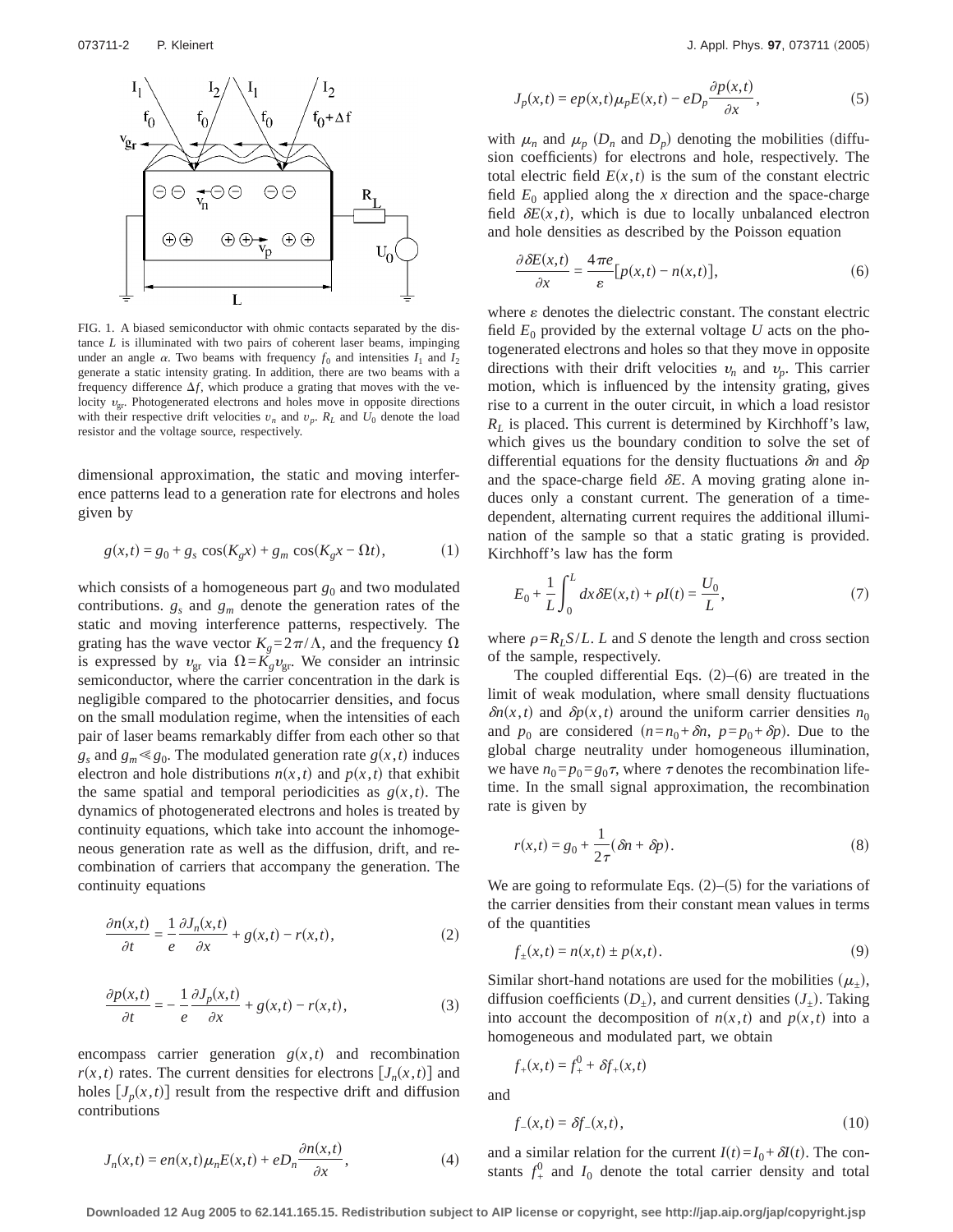current, respectively, under uniform illumination  $(g_s = g_m)$  $=0$ ). These quantities are calculated from

$$
f_{+}^{0} = 2g_{0}\tau, \quad I_{0} = \sigma_{d}E_{0}, \quad \sigma_{d} = e\mu_{+}g_{0}\tau, \tag{11}
$$

together with the equation for the electric field  $E_0$ 

$$
(1 + \rho \sigma_d) E_0 = \frac{U_0}{L}.\tag{12}
$$

To calculate the modulated quantities  $\delta E$ ,  $\delta I$ ,  $\delta f$ <sub>+</sub>, and  $\delta f$ <sub>-</sub>, it is convenient to introduce dimensionless independent variables

$$
\widetilde{x} = K_g x, \quad \widetilde{t} = \Omega t,
$$
\n(13)

dimensionless functions

$$
Y(\tilde{x}, \tilde{t}) = \frac{\partial E(\tilde{x}, \tilde{t})}{E_0}, \quad f(\tilde{t}) = \frac{\partial I(\tilde{t})}{I_0}, \tag{14}
$$

$$
\lambda_{\pm}(\tilde{x}, \tilde{t}) = \frac{\delta f_{\pm}(\tilde{x}, \tilde{t})}{f_{+}^{0}},\tag{15}
$$

and dimensionless parameters

$$
\Lambda_{\pm} = D_{\pm} K_g / (\mu_+ E_0),\tag{16}
$$

$$
\mu = \mu_{-}/\mu_{+}, \quad \kappa = (\varepsilon/4\pi e)E_0 K_g/f_{+}^0. \tag{17}
$$

Besides the scattering time  $\tau$ , the approach depends on a second characteristic time, namely, the Maxwellian relaxation time  $\tau_M = \varepsilon/(4\pi\sigma_d)$ , which is sometimes referred to as dielectric relaxation time. Taking into account the Poisson equation [Eq.  $(6)$ ], the dimensionless form of the continuity Eqs.  $(2)$  and  $(3)$  is given by

$$
\Omega \tau \frac{\partial \lambda_{+}}{\partial \tilde{t}} + \lambda_{+} = h(\tilde{x}, \tilde{t}) + d_{+} \frac{\partial}{\partial \tilde{x}} \left\{ \mu Y + (\lambda_{-} + \mu \lambda_{+}) (1 + Y) + \Lambda_{+} \frac{\partial \lambda_{+}}{\partial \tilde{x}} + \Lambda_{-} \frac{\partial \lambda_{-}}{\partial \tilde{x}} \right\},
$$
\n(18)

$$
\frac{\partial \lambda_{-}}{\partial \tilde{t}} = -\kappa \frac{\partial^2 Y}{\partial \tilde{x} \, \partial \tilde{t}},\tag{19}
$$

with the modulated generation rate

$$
h(\tilde{x}, \tilde{t}) = \frac{g_s}{g_0} \cos(\tilde{x}) + \frac{g_m}{g_0} \cos(\tilde{x} - \tilde{t}),
$$
\n(20)

and the parameter  $d_{+} = \mu_{+} E_0 K_g \tau/2$ . In the presence of a moving grating, but in the absence of the static interference pattern, the solutions of Eqs.  $(18)$ – $(20)$  depend only on the difference  $\tilde{x}$ − $\tilde{t}$  and not on the spatial parameter  $\tilde{x}$  and the time variable  $\tilde{t}$  independently. This dependence is in accordance with Eq. (20) under the condition  $g_s = 0$ . In this case, the partial differential Eqs.  $(18)$  and  $(19)$  reduce to a set of ordinary differential equations, in which the explicit  $\tilde{t}$  dependence disappears. As a consequence, only a constant current is induced in the outer circuit by the moving intensity grating.14 To induce also an alternating current, an additional static interference pattern is necessary.

We proceed by integrating the equation for  $f_-(x,t)$  over the *x* coordinate in order to derive the required third equation. In this equation, an integration constant appears, which is given by the total time-dependent current  $I(t)$ . We obtain the result

$$
f(\tilde{t}) = \Omega \tau_M \frac{\partial Y}{\partial \tilde{t}} + Y + (\lambda_+ + \mu \lambda_-)(1 + Y) + \Lambda_- \frac{\partial \lambda_+}{\partial \tilde{x}} + \Lambda_+ \frac{\partial \lambda_-}{\partial \tilde{x}},
$$
\n(21)

which is simultaneously solved with the integral Eq.  $(7)$ . The solution of these nonlinear partial differential equations is simplified by the observation that the solution exhibits the same periodicity as the source term  $h(\tilde{x}, \tilde{t})$ . This symmetry is accounted for by a discrete Fourier representation for the induced relative carrier densities  $\lambda_{\pm}$  and space-charge function *Y*

$$
Y(\tilde{x}, \tilde{t}) = \sum_{p,l=-\infty}^{\infty} e^{ip\tilde{x} + il\tilde{t}} Y_{p,l}.
$$
 (22)

The Fourier coefficients of the source term  $h(\tilde{x}, \tilde{t})$  are given by

$$
h_{p,l} = \frac{1}{2g_0} [g_s \delta_{l,0} (\delta_{p,1} + \delta_{p,-1}) + g_m (\delta_{p,1} \delta_{l,-1} + \delta_{p,-1} \delta_{l,1})]
$$
  
=  $h_{-p,-l}$ . (23)

Performing the discrete Fourier transformation, the coupled partial differential Eqs.  $(18)$ – $(21)$  and the boundary condition  $(7)$  are reformulated in terms of the following set of coupled nonlinear equations for the Fourier coefficients:

$$
Y_{0,l} = -\rho \sigma_d f_l, \quad \lambda_{-,p,l} = -ip\kappa Y_{p,l},\tag{24}
$$

$$
f_l \delta_{p,0} = [1 + il\Omega \tau_M - ip\kappa\mu + p^2 \kappa \Lambda_+] Y_{p,l} + (1 + ip\Lambda_-) \lambda_{+,p,l} + \sum_{p',l'} [\lambda_{+,p-p',l-l'} - i(p-p')\kappa\mu Y_{p-p',l-l'}] Y_{p',l'},
$$
 (25)

$$
\begin{aligned} \left[1+il\Omega\tau-ipd_{+}\mu+p^{2}d_{+}\Lambda_{+}\right] &\lambda_{+,p,l} \\ &=h_{p,l}+ipd_{+}[\mu-ip\kappa+p^{2}\kappa\Lambda_{-}]Y_{p,l} \\ &+ipd_{+}\sum_{p',l'}[\mu\lambda_{+,p-p',l-l'}-i(p-p')\kappa Y_{p-p',l-l'}]Y_{p',l'}. \end{aligned} \tag{26}
$$

Proceeding in the same way as in Refs. 14 and 15, an analytical solution of these exact equations can be derived within the weak modulation limit  $(g_s \text{ and } g_m \ll g_0)$  from recurrence relations for the Fourier coefficients  $Y_{p,l} = Y_{-p,-l}^*$ . Note that the description of SCWs and related amplification effects require the treatment of nonlinear contributions of the field modulation.<sup>14,15</sup> Within the linear approximation as adopted by Hundhausen  $et$   $al.^9$ , the excitation of SCWs as well as related current resonances cannot be properly described. In our perturbational solution of Eqs.  $(24)$ – $(26)$ , we treat Eq.  $(25)$  for  $p=0$  and retain its nonlinear contributions on the right-hand side. To find the lowest-order Fourier coefficients  $f_0$  and  $f_{\pm 1}$ , we need the quantities  $Y_{\pm 1,l}$  and  $\lambda_{+,\pm 1,l}$ 

**Downloaded 12 Aug 2005 to 62.141.165.15. Redistribution subject to AIP license or copyright, see http://jap.aip.org/jap/copyright.jsp**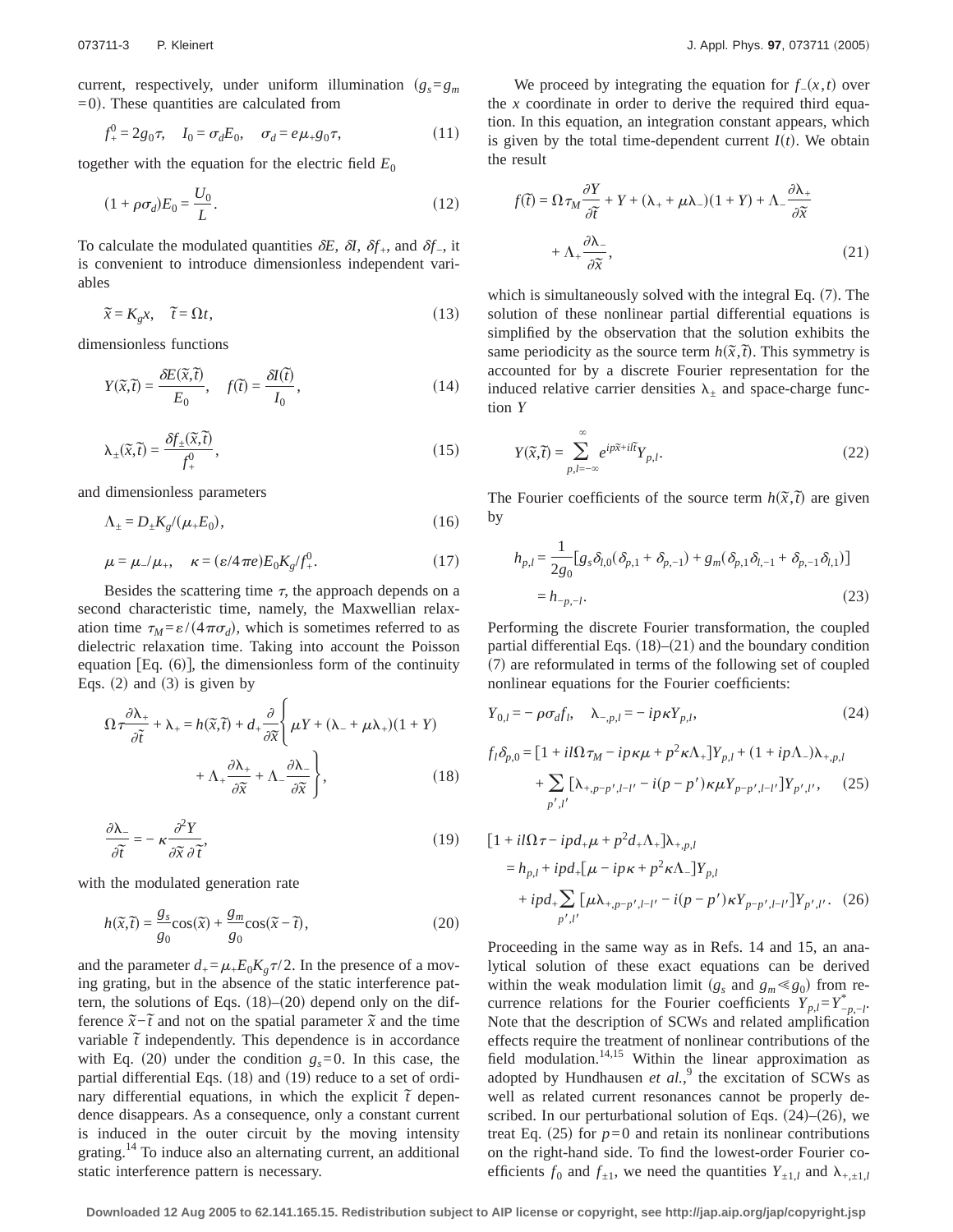calculated to lowest order with respect to the small parameters  $g_m/g_0$  and  $g_s/g_0$ . The result

$$
-N_{p,l}Y_{p,l} = h_{p,l}(1 + ip\Lambda_{-}),
$$
\n(27)

$$
\lambda_{+,p,l} = -\frac{Y_{p,l}}{(1+i p\Lambda_-)} [1+i l\Omega \tau_M - ip\kappa \mu + p^2 \kappa \Lambda_+], \quad (28)
$$

together with the short-hand notation

$$
N_{p,l} = [1 + il\Omega\tau_M - ip\kappa\mu + p^2\kappa\Lambda_+][1 + il\Omega\tau - ipd_+\mu
$$
  
+  $p^2d_+\Lambda_+]+ipd_+(1+ip\Lambda_-)[\mu - ip\kappa + p^2\kappa\Lambda_-],$  (29)

is used for the calculation of the induced constant and alternating current contributions in Secs. III and IV.

#### **III. INDUCED CONSTANT CURRENT**

The application of a constant electric field  $E_0$  to the semiconducting sample gives rise to a current in the outer circuit, which is modified by an intensity grating that depends sinusoidally on space and time variables. In this section, we consider the induced constant current contribution calculated from  $f_{l=0}$ . Within a perturbation approach, we seek  $f_0 = \delta I_0 / I_0$  from Eq. (25) for *l*=0 and *p*=0 by using Eqs. (27) and (28) together with  $N_{p,l}$  in Eq. (29). The quantity  $N_{p,l}$  is factorized with respect to the frequency  $\Omega = v_{\text{gr}} K_g$ . For the constant current  $\delta I_0$  induced by the static and moving interference patterns, we obtain the expression

$$
\delta I_0 = \frac{\sigma_d E_0}{2g_0^2 (1 + \rho \sigma_d)} \left\{ -\frac{g_s^2 [1 + \kappa (\Lambda_+ - \mu \Lambda_-)]}{|1 + \alpha_1|^2} + \frac{g_m^2 [\Omega \tau_M \Lambda_- - 1 - \kappa (\Lambda_+ - \mu \Lambda_-)]}{(\tau \tau_M)^2 |\Omega - \Omega_1|^2 |\Omega - \Omega_2|^2} \right\},
$$
(30)

which consists of two contributions. The first one is due to the static grating and is proportional to the respective squared generation rate  $g_s^2$ . This contribution does not change its sign. When the electric field is switched off, this current component disappears. The second term on the right-hand side of Eq.  $(30)$ , which describes the induced constant current created by the moving grating, is much more interesting. For a moving intensity modulation, the induced current  $\delta I_0$ depends on the direction of motion with respect to the direction of the dc electric field and the type of conductivity of the sample. This current contribution may change its sign and continue to exist even when the external electric field has been turned off. The most salient feature of this term is the amplification effect associated with its pole structure. The poles result from SCWs that are resonantly excited, when their spatial and temporal periods coincide with the wavelength  $\Lambda$  and the frequency  $\Omega$ , respectively, of the interference pattern. There are two quite different eigenmodes, the complex frequency of which are given by

$$
\Omega_{1,2} = -\frac{1}{2} (\mu_- E_0 K_g + i\Gamma)
$$
  

$$
\pm \sqrt{\frac{1}{4} (\mu_- E_0 K_g + i\Gamma)^2 + \frac{1}{\tau \tau_M} (1 + \alpha)},
$$
(31)

with

$$
\Gamma = D_{+} K_{g}^{2} + \frac{1}{\tau} + \frac{1}{\tau_{M}},
$$
\n(32)

and

$$
\alpha_p = d_{+}(\Lambda_{+} - \mu \Lambda_{-}) + \kappa d_{+}(1 - \mu^2 + \Lambda_{+}^2 - \Lambda_{-}^2) + \kappa \Lambda_{+} - ip\kappa[\mu - 2d_{+}(\Lambda_{-} - \mu \Lambda_{+})].
$$

Eigenmodes of the  $\Omega_1$  and  $\Omega_2$  types are created by photoexcited trap electrons and have been discussed in the literature of SCWs in photorefractive crystals.<sup>12</sup> However, the eigenmodes characterized by the dispersion relations in Eq.  $(31)$ refer to SCWs excited in a two-band system composed of electrons and holes. These two-particle excitations are determined by the dynamics of electrons and holes. Under the conditions  $|\text{Im}\{\Omega_{1,2}\}| \ll |\text{Re}\{\Omega_{1,2}\}|$ , current resonances appear, whenever the moving grating resonantly excites one of the two SCWs. The character of these eigenmodes becomes more transparent under the condition  $4(1+\alpha)/(\tau\tau_M)$  $\ll |\mu_{-}E_0K_g + i\Gamma|^2$ , when we obtain

$$
\Omega_1 \approx -\mu_- E_0 K_g - i \left( D_+ K_g^2 + \frac{1}{\tau} + \frac{1}{\tau_M} \right),\tag{33}
$$

$$
\Omega_2 \approx \frac{1+\alpha_1}{\tau \tau_M} \frac{1}{\mu_- E_0 K_g + i \left( D_+ K_g^2 + \frac{1}{\tau} + \frac{1}{\tau_M} \right)}.
$$
\n(34)

The first mode  $\Omega_1$  is associated with the dynamics of free carriers. Its linear dispersion relation is similar to the one of acoustic-phonon modes. This mode gives rise to a current resonance, when the grating moves synchronously with the SCW  $[v_{\text{gr}}=(\mu_n-\mu_p)E_0]$  under weak damping  $\Gamma \ll v_{\text{gr}}K_g$ . Resonant field amplitudes of this kind have been previously treated in a photoconductor.<sup>8,9</sup> The second mode  $\Omega_2$  remarkably differs from  $\Omega_1$  and has the character of a traprecharging mode, for which the phase and group velocities are oppositely directed. This mode gives rise to a current resonance, when the grating moves with the velocity  $v_{gr}$  $=(1+\alpha_1)/[\tau\tau_M(\mu_n-\mu_p)E_0K_g^2]$  and the damping becomes weak  $(\Gamma \ll v_{gr}K_g)$ . A numerical example for the field dependence of the induced constant current is shown in Fig. 2 for *T*=4 K as well as 77 K and parameters that are typical for experiments.<sup>3</sup> The induced current  $\delta I_0$  changes its sign at  $E_0$ =0. The excitation of SCWs with the frequencies  $\Omega_1$  and  $\Omega_2$  gives rise to two quite different current resonances. The first one with the character of an  $\Omega_1$  mode appears at  $E_0$  $=1.4 \text{ kV/cm}$  and leads to a weak current maximum. With increasing temperature, this feature disappears. The second resonance of  $\Omega_2$  type is more pronounced. It appears at  $E_0$  $=0$ , where the induced constant current changes its sign. At low temperatures, this resonance gives rise to an abrupt switching of the current direction.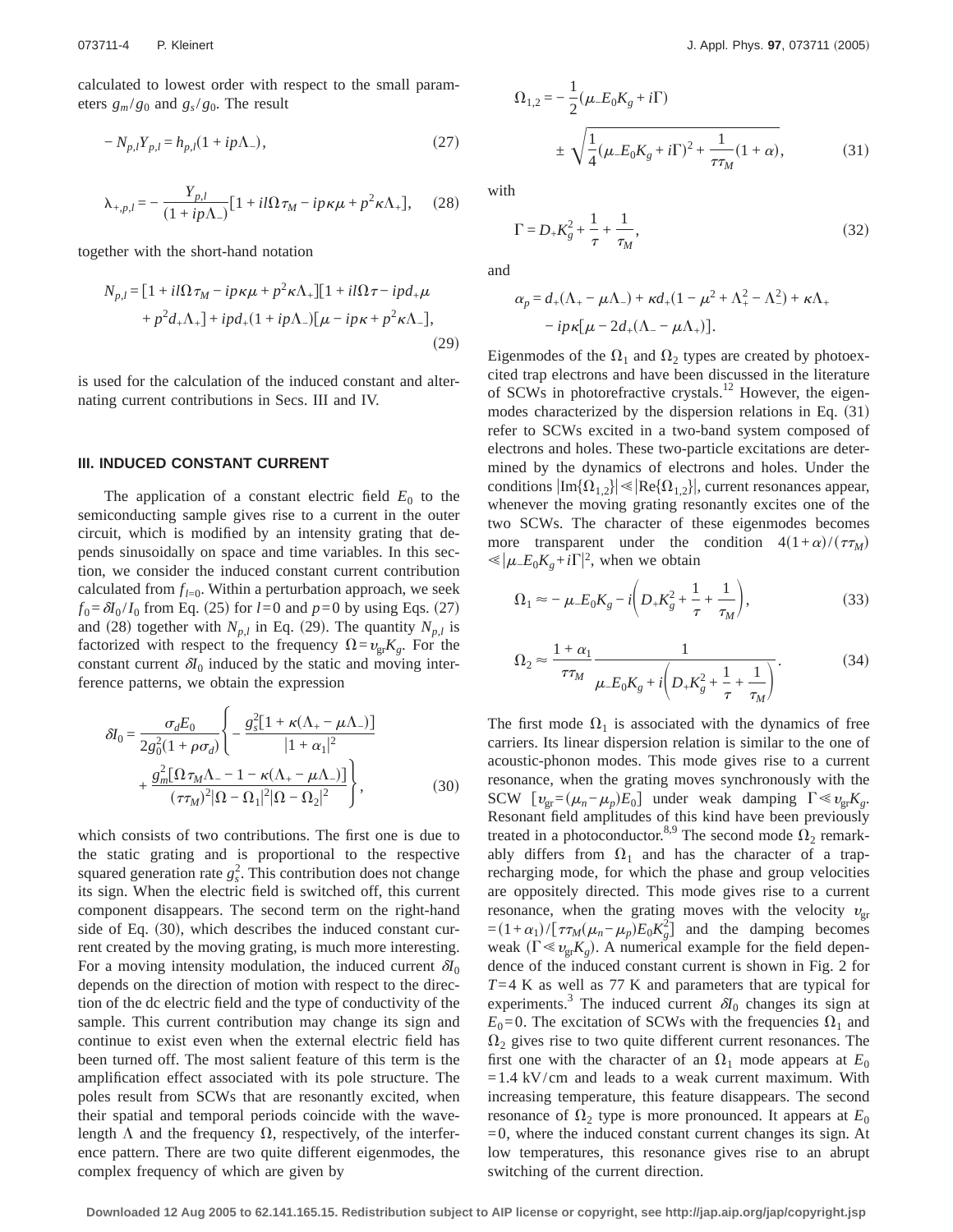

FIG. 2. Induced constant current  $(1+\rho\sigma_d)\delta I_0$  as a function of the electric field  $E_0$  for  $\mu_n$ =0.5 cm<sup>2</sup>/Vs,  $\mu_p$ =0.2 cm<sup>2</sup>/Vs,  $\tau$ =10<sup>-6</sup> s,  $g_0$ =10<sup>19</sup> s<sup>-1</sup> cm<sup>-3</sup>  $(g_s = g_m = 0.5g_0)$ ,  $\lambda = 633.8$  nm, and  $\alpha = 10^\circ$ . The grating moves with the velocity  $v_{\rm gr}$ =700 cm/s.

In the absence of a dc electric field  $E_0$ , no resonant excitation of SCWs occurs, and the induced constant current is completely determined by relaxation processes. From Eq. (30), we easily obtain an expression for the induced current for  $E_0=0$ 

$$
\delta I_0 = \frac{2\pi^2}{\varepsilon} (\mu_n + \mu_p)(D_n - D_p) K_{g}^2 \frac{v_{\rm gr}}{c_4 v_{\rm gr}^4 + c_3 v_{\rm gr}^2 + c_2}.
$$
 (35)

The same result has also been derived and used in the moving-photocarrier-grating technique<sup>4,3</sup> for materials characterization. In Eq.  $(35)$ , we do not consider a load resistor, and the constants  $c_2$ ,  $c_3$ , and  $c_4$  are defined as in Refs. 3 and 4. Whenever  $D_n \neq D_p$ , the moving grating induces a constant current  $\delta I_0$  that exhibits a maximum. By analyzing experimental data on the basis of Eq.  $(35)$ , both the lifetime and the mobilities of photogenerated electrons and holes can be simultaneously determined. $2^{-7}$  In the lifetime regime, when  $\tau_M / \tau \ll 1$  and the ambipolar diffusion length is much smaller than  $K_g^{-1}$ , the carrier recombination lifetime is directly obtained from the maximum velocity  $v_{\text{gr}}^{\text{max}} = 1/(K_g \tau)$  corresponding to the maximum in the short-circuit current. We conclude that the well-established experimental method of materials characterization proposed in Refs. 2 and 3 rests on Eq.  $(35)$ , which is obtained from the more general result in Eq. (30) in the limit of vanishing applied electric field  $E_0$  $=0.$ 

#### **IV. INDUCED ALTERNATING CURRENT**

In the widely used moving-photocarrier-grating technique for the determination of materials parameters, $2^{-7}$  the detected current is of dc type, which is also a disadvantage because of a reduction in the signal-to-noise ratio due to the low-frequency  $1/f$  noise. A moving interference pattern alone as used in these studies cannot induce an alternating current. For this purpose, it is necessary to also provide a static grating, which has the same spatial periodicity. Due to the mutual influence of both intensity modulations, an alternating current is induced. In the same way as for the constant current treated in the previous section, the ac current is resonantly enhanced, when the spatial period and frequency of the intensity grating match the resonance condition for the



FIG. 3. Induced alternating current  $\delta I_1(t)$  as a function of the applied constant electric field  $E_0$  and the time variable  $\Omega t$  for the lattice temperature *T*=4 K and  $\mu_n$ =0.5 cm<sup>2</sup>/Vs,  $\mu_p$ =0.2 cm<sup>2</sup>/Vs,  $\tau$ =10<sup>-6</sup> s,  $g_0$ =10<sup>19</sup> s<sup>-1</sup> cm<sup>-3</sup>  $(g_s = g_m = 0.5g_0)$ ,  $\lambda = 633.8$  nm, and  $\alpha = 10^\circ$ . The grating moves with the velocity  $v_{\text{gr}}$ =700 cm/s. A load resistor was not considered  $(R_L=0)$ .

SCW. We shall focus on the first harmonic of the induced alternating current. The related Fourier coefficients  $f_{\pm 1}$  are calculated from the basic Eqs.  $(24)$ – $(26)$  together with Eqs.  $(27)$  and  $(28)$ . Simple algebraic manipulations lead to the final result

$$
\frac{dN_1(T)}{I_0} = 2 \text{ Re } f_1 e^{iT}
$$
\n
$$
= -\frac{g_s g_m}{2g_0^2} \text{Re} \left\{ \frac{e^{iT}}{1 + \rho \sigma_d (1 + i\Omega \tau_M)} \left( \frac{(1 - i\Lambda_-)}{N_{-1,1} M_{1,0}} \right) \times \left\{ 1 - i \frac{1 + i\Lambda_-}{N_{1,0}} [d_+(\mu - i\kappa + \kappa\Lambda_-) - \kappa \mu M_{1,0}] \right\} + \frac{(1 + i\Lambda_-)}{N_{1,0} M_{-1,1}} \left\{ 1 + i \frac{1 - i\Lambda_-}{N_{-1,1}} [d_+(\mu + i\kappa + \kappa\Lambda_-) - \kappa \mu M_{-1,1}] \right\} \right\}, \tag{36}
$$

in which the following short-hand notation has been used

$$
M_{p,l} = 1 + i l \Omega \tau - i p d_+ \mu + d_+ \Lambda_+.
$$
 (37)

Resonances due to SCWs are described by the quantity *N*−1,1  $(l=-1, p=1)$ , which according to Eq. (29) is expressed by

$$
N_{-1,1} = -\tau \tau_M (\Omega - \Omega_1)(\Omega - \Omega_2),\tag{38}
$$

where  $\Omega_{1,2}$  are the complex frequencies of SCWs as defined in Eq.  $(31)$ . When a weakly damped SCW is excited, a resonance is observed in the induced alternating current. An example of this resonance is shown in Fig. 3 for  $T=4$  K, where the same set of parameters has been used as for Fig. 2. The amplitude and phase of the alternating current sensitively depend on the strength of the applied electric field. There is an enhancement of the induced current due to the  $\Omega_2$  mode accompanied by an abrupt phase shift at  $E_0 \approx 0$ . This enhanced phase switching of the alternating current is dominated by a current resonance at  $E_0 \approx 1.4 \text{ kV/cm}$ , which results from an  $\Omega_1$  mode. This amplification effect is much

<sup>d</sup>*I*1s*T*d